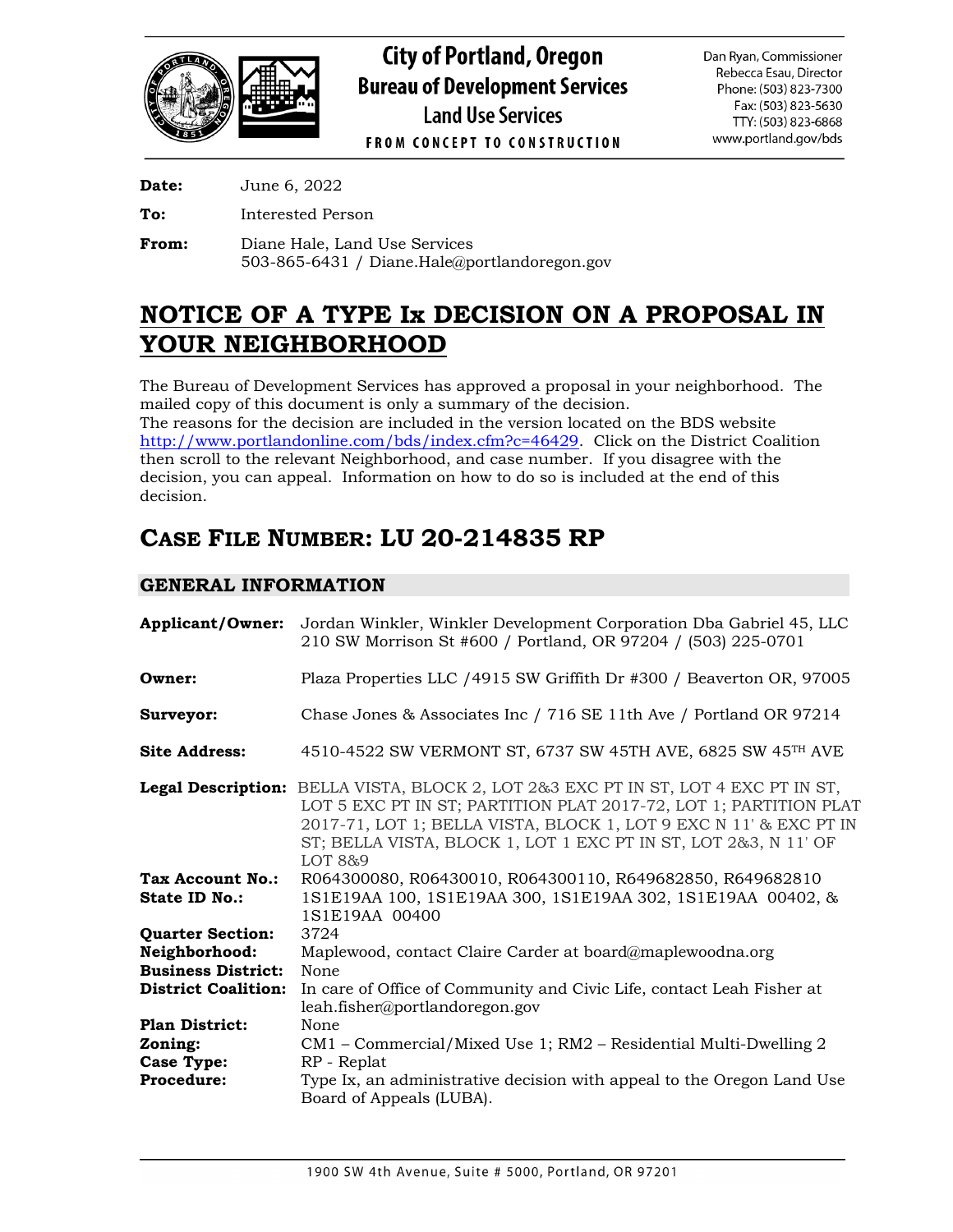#### **Proposal:**

The applicant proposes to replat the existing historic lots within the site into two parcels; Parcel 1 will be 48,902 sq feet, and Parcel 2 will be 15,876 sq feet (see Exhibit C.1). The existing lot lines will be removed or reconfigured. No new development is proposed with this land use review. The applicant is proposing new development (121 multi-family units known as "The Gabriel") for Parcel 1 that is being reviewed through the standard City of Portland permit review process (permit # 21-022267 CO). There is no proposal at this time to alter/demolish or otherwise change the existing development on Parcel 2.

#### **Relevant Approval Criteria:**

In order to be approved, this proposal must comply with the approval criteria of Title 33. The relevant approval criteria are **Section 33.675.300, Replat Approval Criteria.** 

## **FACTS**

**Site and Vicinity:** The site is comprised of two properties; the northern property is a 15,876 sq foot corner lot developed with commercial uses. The southern property extends to SW California St, is 48,902 sq feet, and contained two single family detached homes that have recently been removed. Gabriel Park and the SW Community Center are located across the street from the site to the east.

#### **Zoning:**

- Commercial/Mixed Use 1 The CM1 zone is a small-scale zone intended for sites in dispersed mixed-use nodes within lower density residential areas, as well as on neighborhood corridors and at the edges of neighborhood centers, town centers and regional centers. The zone is also appropriate in core commercial areas of centers in locations where older commercial storefront buildings of 1 to 2 stories are predominant. This zone allows a mix of commercial and residential uses. The size of commercial uses is limited to minimize impacts on surrounding residential areas. Development is intended to be pedestrian-oriented and compatible with the scale and characteristics of adjacent residentially zoned areas or low-rise commercial areas. The maximum FAR allowed is 1.5:1.
- Residential Multi-Dwelling 2 The RM2 zone is a medium-scale multi-dwelling zone that allows multi-dwelling residential development up to a maximum FAR of 1.5 to 1 and requires a minimum density of 1 unit per 1,450 square feet of site area.

Land Use History: City records indicate the following prior land use reviews for this site:

- **LU 20-164787 AD:** Approval of two Adjustments to increase the maximum building height from 45 feet to 47.5 feet and reduce the minimum parking space width from 8.5 feet to 7 feet 11 inches for up to 75 of the 112 spaces.
- **LU 16-213788 LC:** Approval of a Lot Consolidation to create one parcel of historic lot 6 and part of historic lot 1 of Block 2, Bella Vista.

**Agency Review:** Several Bureaus have responded to this proposal and relevant comments are addressed under the applicable approval criteria. Exhibits "E" contain the complete responses.

**Neighborhood Review:** A Notice of Proposal in Your Neighborhood was mailed on **May 17, 2021**. No written responses have been received in response to the proposal.

## **ZONING CODE APPROVAL CRITERIA**

#### **REPLAT**

#### **33.675.300 Approval Criteria**

A replat will be approved if the review body finds that the applicant has shown that all of the approval criteria have been met: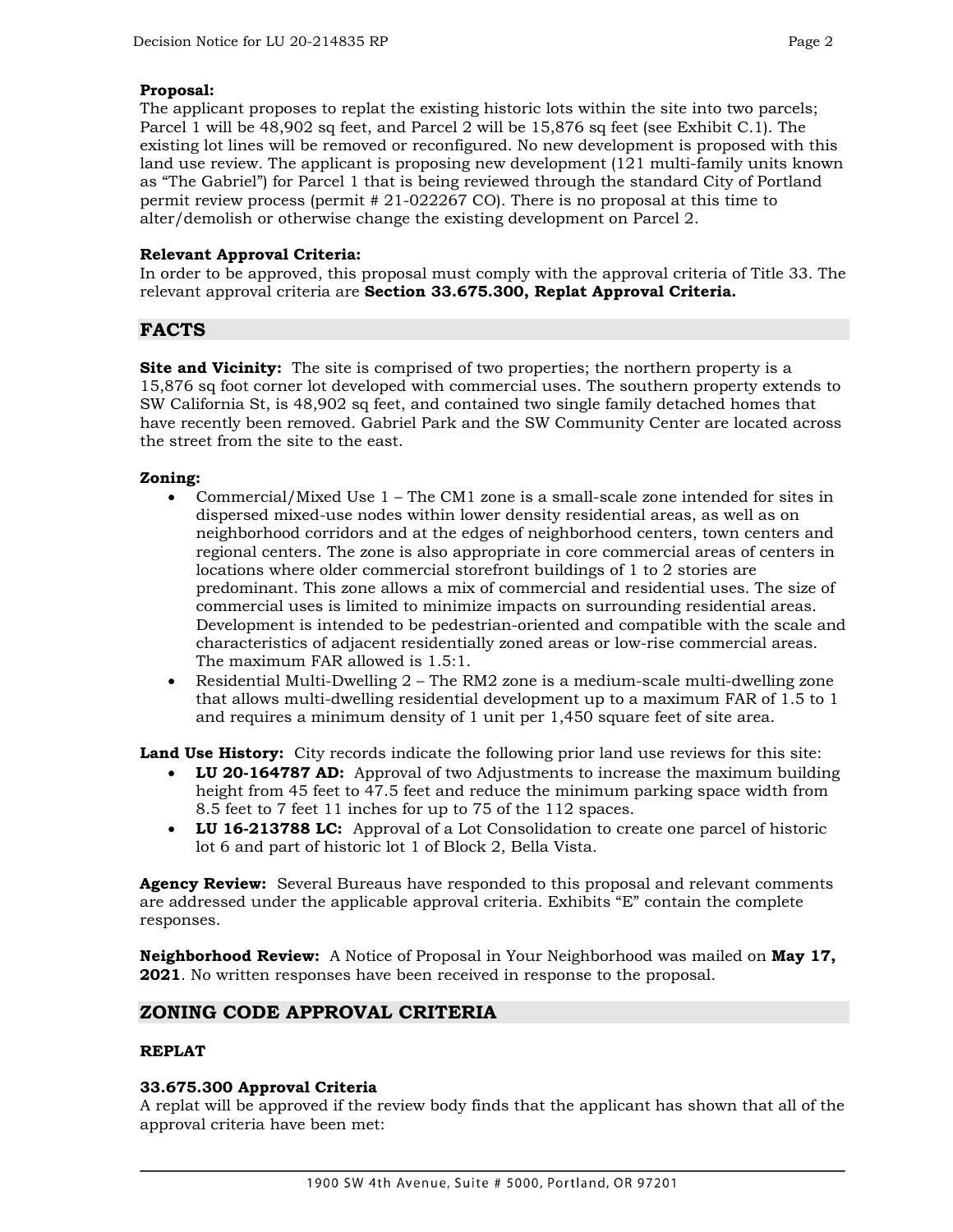- **A. Lots.** The replatted lots must meet the standards of Chapters 33.605 through 33.615, with the following exceptions:
	- 1. Lot dimension standards.
		- a. Lots and adjusted lots that do not meet the minimum lot area required for new lots are exempt from the minimum lot area requirement if they do not move further out of conformance with the minimum lot area required for new lots, and they meet the following:
			- (1) No portion of the lot or adjusted lot is in an environmental protection, environmental conservation, or river environmental overlay zone;
			- (2) No portion of the lot or adjusted lot is in the special flood hazard area; and
			- (3) The lot or adjusted lot has an average slope of less than 25 percent;
		- b. Maximum lot area. If any of the lots within the replat site are larger than the maximum lot area allowed, the same number of lots in the replat site are exempt from maximum lot area requirements;
		- c. Minimum lot width. Lots and adjusted lots that do not meet the minimum lot width required for new lots are exempt from the minimum lot width requirement if they do not move further out of conformance with the minimum lot width required for new lots, and they meet the following:
			- (1) No portion of the lot or adjusted lot is in an environmental protection, environmental conservation, or river environmental overlay zone;
			- (2) No portion of the lot or adjusted lot is in the special flood hazard area; and
			- (3) The lot or adjusted lot has an average slope of less than 25 percent;
	- 2. Regular lot lines. As far as is practical, all lot lines must be straight and the side lot lines of a lot or parcel must be at right angles to the street on which it fronts, or be radial to the curve of a curved street.
	- 3. Maximum density. If the replat brings the replat site closer to conformance with maximum density requirements, the replat does not have to meet maximum density requirements;
	- 4. Lots without street frontage. If the replat consolidates lots that do not have street frontage with lots that have street frontage, the replat does not have to meet minimum density and maximum lot area requirements;
	- 5. Through lots. If any of the existing lots within the replat site are through lots with at least one front lot line abutting an arterial street, then the consolidated or reconfigured lots may be through lots;
	- 6. Split zoning. If any of the existing lots within the replat site are in more than one base zone, then the consolidated or reconfigured lot may be in more than one base zone.

**Findings:** The subject property is split zoned. Parcel 1 is located in the RM2 zone, and Parcel 2 is located in the CM1 zone. The replatted parcels must meet the standards in Chapter 33. 612 (RM2) and 33.613 (CM1) or one of the noted exceptions, above. The proposed replatted parcels meet the lot dimension standards of the RM2 and CM1 zones as shown in the tables below. In the CM1 zone, lots must have a 10-foot front lot line, and also must be of a size, shape, and orientation that is appropriate for the location and for the type of development and use that is contemplated (33.613.200). There is no additional development proposed on Parcel 2 at this time. The lot is of a sufficient size to accommodate a variety of commercial/mixed uses and development.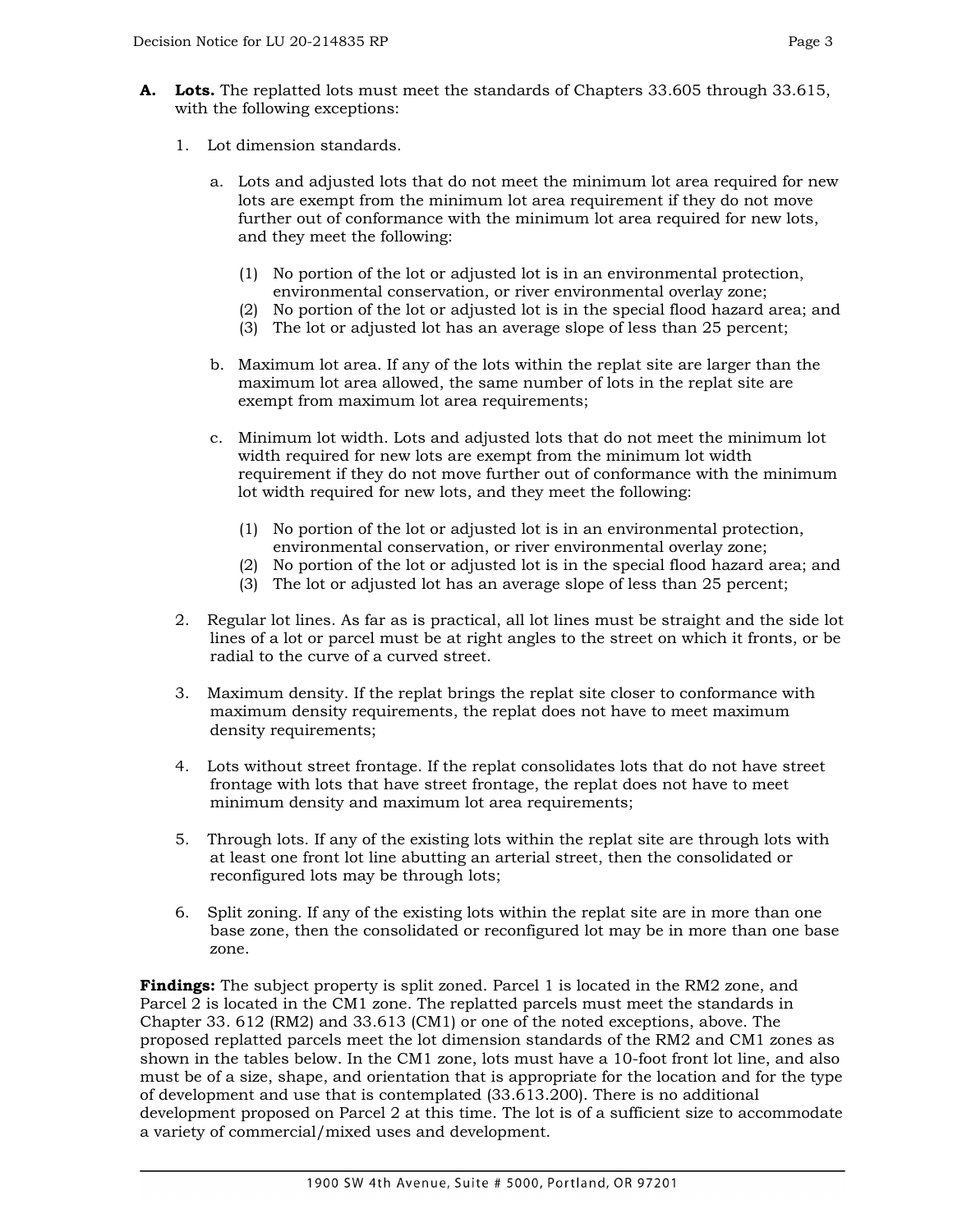|                                | <b>RM2 Zone Requirement</b> | Parcel 1 |
|--------------------------------|-----------------------------|----------|
|                                | (Multi-dwelling structure)  |          |
| Minimum Lot Area (square feet) | 10,000                      | 48,902   |
| Maximum Lot Area (square feet) | <b>NA</b>                   |          |
| Minimum Lot Width (feet)       | 70                          | 153.8    |
| Minimum Front Lot Line (feet)  | 70                          | 153.8    |
| Minimum Lot Depth (feet)       | 70                          | 423      |

|                                | <b>CM1</b> Zone<br>Requirement | Parcel 2 |
|--------------------------------|--------------------------------|----------|
| Minimum Lot Area (square feet) | <b>NA</b>                      | 15,876   |
| Maximum Lot Area (square feet) | <b>NA</b>                      |          |
| Minimum Lot Width (feet)       | <b>NA</b>                      | 105      |
| Minimum Front Lot Line (feet)  | 10                             | 85.31    |
| Minimum Lot Depth (feet)       | <b>NA</b>                      | 153.8    |

Parcel 1 is vacant, therefore will not move out of conformance with minimum density standards, which are applied at the time of development in the RM2 zone. There is no minimum density standard in the CM1 zone, and there are no maximum density standards in either the RM2 or CM1 zone, therefore the proposed parcels are in conformance with all density standards.

As noted herein, the proposed replatted parcels meet the standards of Chapters 33.612 and 33.613. None of the exceptions are applicable. Therefore, this criterion is met.

DH – I realized after I got this whole section above written that I don't really need to address density stuff here for this proposal because the density standards are in the base zones for these zones (therefore should really go under dev standards, I guess).

**B. Development standards.** If existing development is in conformance with the development standards of this Title, the development must remain in conformance after the replat. If existing development is not in conformance with a development standard of this title, the replat will not cause the development to move further out of conformance with the standard unless an adjustment is approved.

**Findings:** Parcel 1 is currently vacant, therefore the replat will not cause existing development to move out of conformance with standards of this title. Parcel 2 is developed with a commercial building containing retail sales and service uses. The existing southern lot line of 4510-4522 SW Vermont is not recognized by the City as a legal lot boundary; the replat will legalize this boundary. The existing development was permitted on the site with this boundary (04-001221 CO), therefore, the replat will not cause the existing development on Parcel 2 to move out of or further out of conformance with standards in Title 33. This criterion is met.

#### **C. Conditions of land division approvals.** The replat must meet one of the following:

- 1. All conditions of previous land division approvals continue to be met or remain in effect; or
- 2. The conditions of approval no longer apply to the site, or to development on the site, if the lots are reconfigured.

**Findings:** There are no previous land division approvals for this site, therefore this criterion does not apply.

**D. Conditions of other land use approvals.** Conditions of other land use approvals continue to apply, and must be met.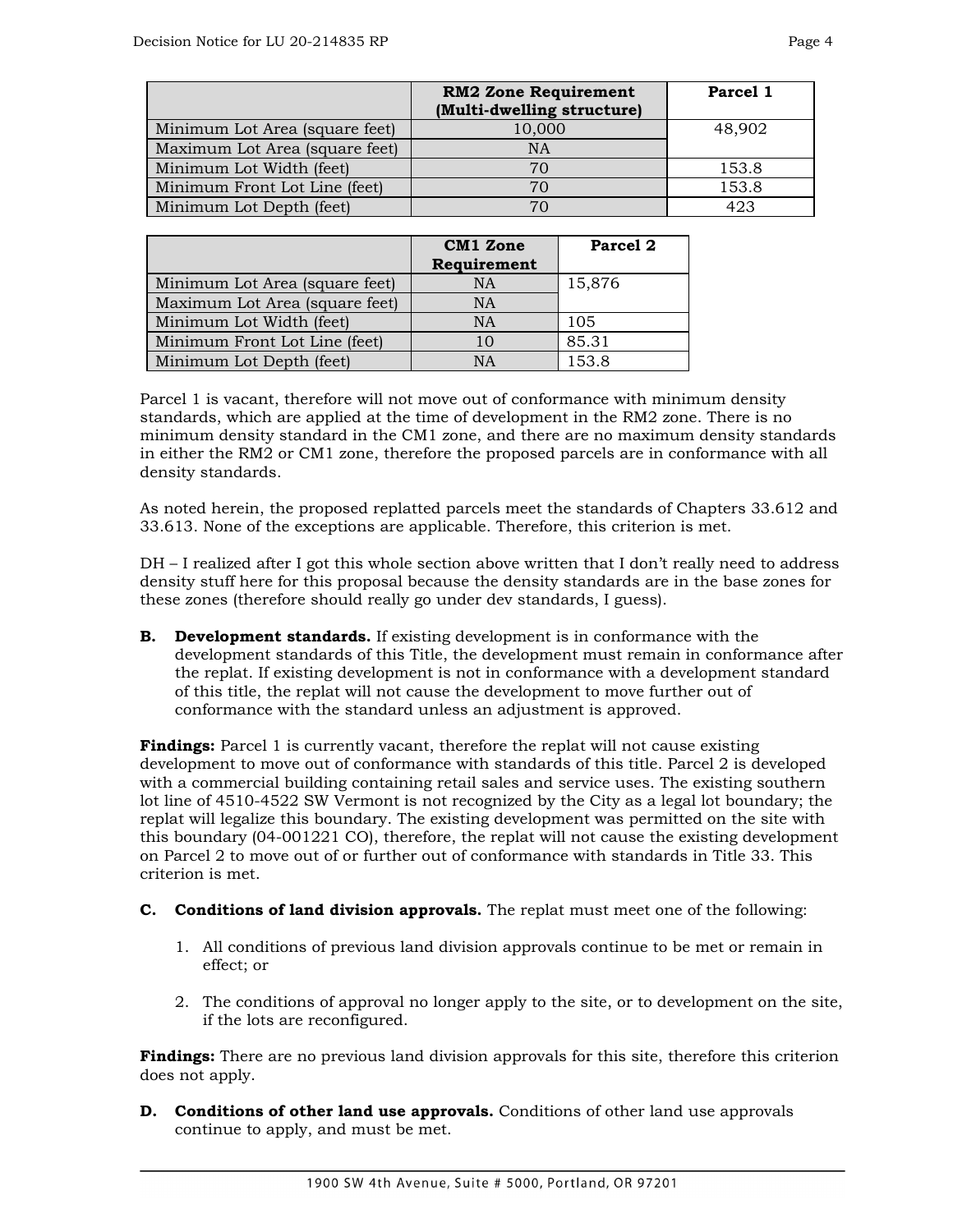**E. Services.** The replat does not eliminate the availability of services to the lots, and the reconfigured lots are not out of conformance with service bureau requirements for water, sanitary sewage disposal, and stormwater management.

#### **Findings:**

The **Bureau of Environmental Services** has reviewed the proposal for impacts on sanitary sewer and stormwater management services (Exhibit E.1). The existing houses and other structures on Parcel 1 have been demolished and the existing septic systems have been decommissioned. Therefore Parcel 1 is not out of conformance with BES sewer and stormwater management standards. According to historic plumbing records, the existing building to remain on Parcel 2 is connected to the sanitary-only sewer in SW Vermont Street within the frontage of proposed Parcel 2. The applicant provided a video demonstrating that stormwater runoff from the existing building to remain on Parcel 2 discharges to weepholes in the curb on SW Vermont Street. Therefore, Parcel 2 is not out of conformance with BES sewer and stormwater management requirements.

The **Water Bureau** has reviewed the proposal for impacts on water service (Exhibit E.3). The existing structure on Parcel 2 can continue to use the existing services connected to the 8" CI main in SW  $45<sup>th</sup>$  Ave and the existing 8" CI main in SW Vermont Street. Water is available to serve Parcel 1 from the 8" DI water main in SW California St and the 8" CI main in SW 45th Avenue.

The **Site Development Section of BDS** has reviewed the proposal for impacts to on-site sewage disposal (septic systems) (Exhibit E.5) and finds that the replat will not cause the site to move out of conformance with standards. The applicant decommissioned the existing historic cesspools on Parcel 1 under permits 21-109048 RS and 21-109063 RS.

## **DEVELOPMENT STANDARDS**

Unless specifically required in the approval criteria listed above, this proposal does not have to meet the development standards in order to be approved during this review process. The plans submitted for a building or zoning permit must demonstrate that all development standards of Title 33 can be met, or have received an Adjustment or Modification via a land use review prior to the approval of a building or zoning permit.

## **OTHER TECHNICAL REQUIREMENTS**

Technical decisions have been made as part of this review process. These decisions have been made based on other City Titles, adopted technical manuals, and the technical expertise of appropriate service agencies. These related technical decisions are not considered land use actions. If future technical decisions result in changes that bring the project out of conformance with this land use decision, a new land use review may be required. The following is a summary of technical service standards applicable to this replat proposal.

| <b>Bureau</b>                         | <b>Code Authority and Topic</b>                |  |  |
|---------------------------------------|------------------------------------------------|--|--|
| Development Services/503-823-7300     | Title 24 - Building Code, Flood plain          |  |  |
| www.portlandonline.com/bds            | Title 10 - Erosion Control, Site Development   |  |  |
|                                       | Administrative Rules for Private Rights-of-Way |  |  |
| Environmental Services/503-823-7740   | Title 17 – Sewer Improvements                  |  |  |
| www.portlandonline.com/bes            | 2016 or 2020Stormwater Management Manual       |  |  |
| Fire Bureau/503-823-3700              | Title 31 and 2016 City of Portland Fire Code   |  |  |
| www.portlandonline.com/fire           |                                                |  |  |
| Transportation/503-823-5185           | Title 17 – Public Right-of-Way Improvements    |  |  |
| www.portlandonline.com/transportation | Transportation System Plan                     |  |  |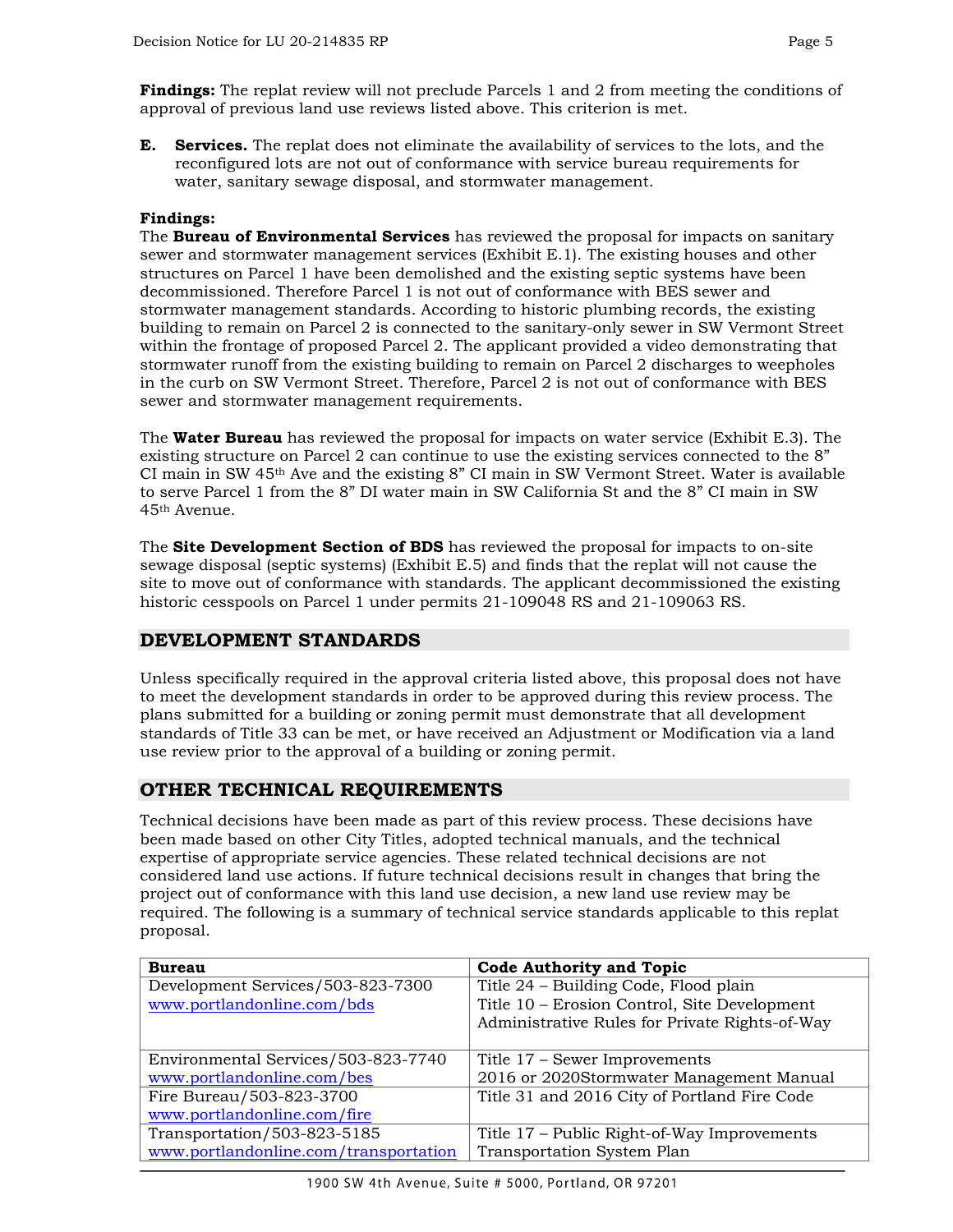| Urban Forestry (Parks)/503-823-4489 | Title 11-Trees                |
|-------------------------------------|-------------------------------|
| www.portlandonline.com/parks        |                               |
| Water Bureau/503-823-7404           | Title 21 – Water availability |
| www.portlandonline.com/water        |                               |

#### **CONCLUSIONS**

The applicant proposes to replat Partition Plat No 2017-071, Partition Plat No 2017-072, a portion of vacated SW Florida Street, and a portion of lots 1, 2, 3, 8 and 9 of Block 1, Bella Vista. No City Bureaus raised objection to the proposal.

As discussed above, the requested replat has been reviewed and shown to be able to meet all the requirements as laid out in Section 33.675.300.

#### **ADMINISTRATIVE DECISION**

**Approval** of a replat to create 2 parcels of Partition Plat No 2017-071, Partition Plat No 2017-072, a portion of vacated SW Florida Street, and a portion of lots 1, 2, 3, 8 and 9 of Block 1, Bella Vista, as illustrated by Exhibit C.1.

| Decision rendered by: $\mathcal{U}$ |                                                                    | on June 1, 2022 |
|-------------------------------------|--------------------------------------------------------------------|-----------------|
|                                     | By authority of the Director of the Bureau of Development Services |                 |

#### **Decision mailed June 6, 2022**

**About this Decision.** This land use decision is **not a permit** for development. **THE SIGNED PARTITION PLAT MUST BE RECORDED WITH MULTNOMAH COUNTY DEED RECORDS WITHIN 90 DAYS OF THE DATE OF THIS DECISION (August 29, 2022), OR THIS DECISION WILL BECOME NULL AND VOID.** Permits may be required prior to any work. Contact Permitting Services at 503-823-7357 for information about permits.

**Procedural Information.** The application for this land use review was submitted on November 13, 2020, and was determined to be complete on May 4, 2021.

*Zoning Code Section 33.700.080* states that Land Use Review applications are reviewed under the regulations in effect at the time the application was submitted, provided that the application is complete at the time of submittal, or complete within 180 days. Therefore this application was reviewed against the Zoning Code in effect on November 13, 2020.

*ORS 227.178* states the City must issue a final decision on Land Use Review applications within 120-days of the application being deemed complete. The 120-day review period may be waived or extended at the request of the applicant. In this case, the applicant waived the 120-day period (Exhibit A.8).

#### **Some of the information contained in this report was provided by the applicant.**

As required by Section 33.800.060 of the Portland Zoning Code, the burden of proof is on the applicant to show that the approval criteria are met. The Bureau of Development Services has independently reviewed the information submitted by the applicant and has included this information only where the Bureau of Development Services has determined the information satisfactorily demonstrates compliance with the applicable approval criteria. This report is the decision of the Bureau of Development Services with input from other City and public agencies.

**This decision, and any conditions associated with it, is final.** It may be appealed to the Oregon Land Use Board of Appeals (LUBA), within 21 days of the date the decision is mailed, as specified in the Oregon Revised Statute (ORS) 197.830. Among other things, ORS 197.830 requires that a petitioner at LUBA must have submitted written testimony during